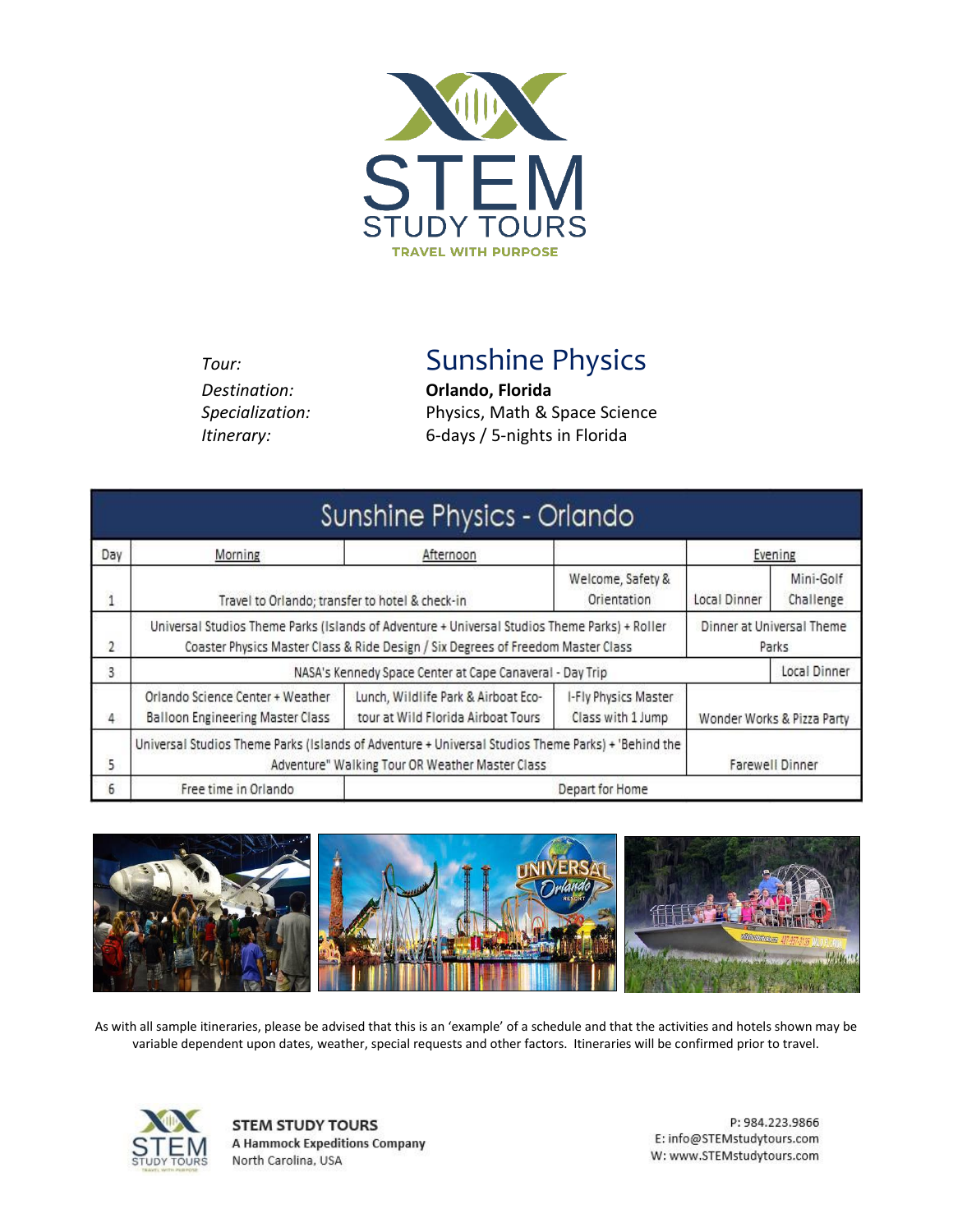### *Day 1*

Dinner on arrival, contingent upon arrival time

Travel to Florida arriving at in the late afternoon or early evening. After boarding your coach you will be transferred to your hotel on International Drive. After check-in, we'll have our Welcome, Safety & Orientation meeting and get settled in. This evening we'll have dinner locally and then some fun with a Mini-Golf Challenge!

*Sample Hotel: Springhill Suites, International Drive* - Innovatively designed and ideally located for our groups, this hotel is a great place to relax, refuel and enjoy everything the area has to offer. Located minutes from great dining and attractions, groups will make themselves at home in spacious suites that include two queen beds, a pull-out sofa sleeper, mini-refrigerator, microwave, coffeemaker, complimentary high-speed Internet and more. Hotel amenities include an on-site fitness center, an outdoor heated pool, a business center, and a guest market. Breakfast is served at the hotel each morning.



*Pirates Cove Mini-Golf Challenge* - Plunge into the legendary world of 18th century buccaneers! Putt your way through mountain caves, across a full-scale pirate ship, over footbridges and under cascading waterfalls--all amid a fun-filled atmosphere of meticulously-kept landscaping and enchanting pirate lore.

# *Day 2*

Breakfast & dinner included; lunch on own

Good morning Orlando! After breakfast, we'll transfer to Universal Studios Theme Parks. We'll have Park Hopper passes to explore both amazing parks – Universal Studios Theme Park and Universal's Islands of Adventure, and ride the Hogwarts Express to get back and forth! Wear your walking shoes!



*Universal Studios Theme Park* - Fun So Hard. It's just like watching your favorite TV shows and movies IRL, except with the ultimate ride-y things like twists, turns and drops. Face villains more menacing than your kids



**STEM STUDY TOURS A Hammock Expeditions Company** North Carolina, USA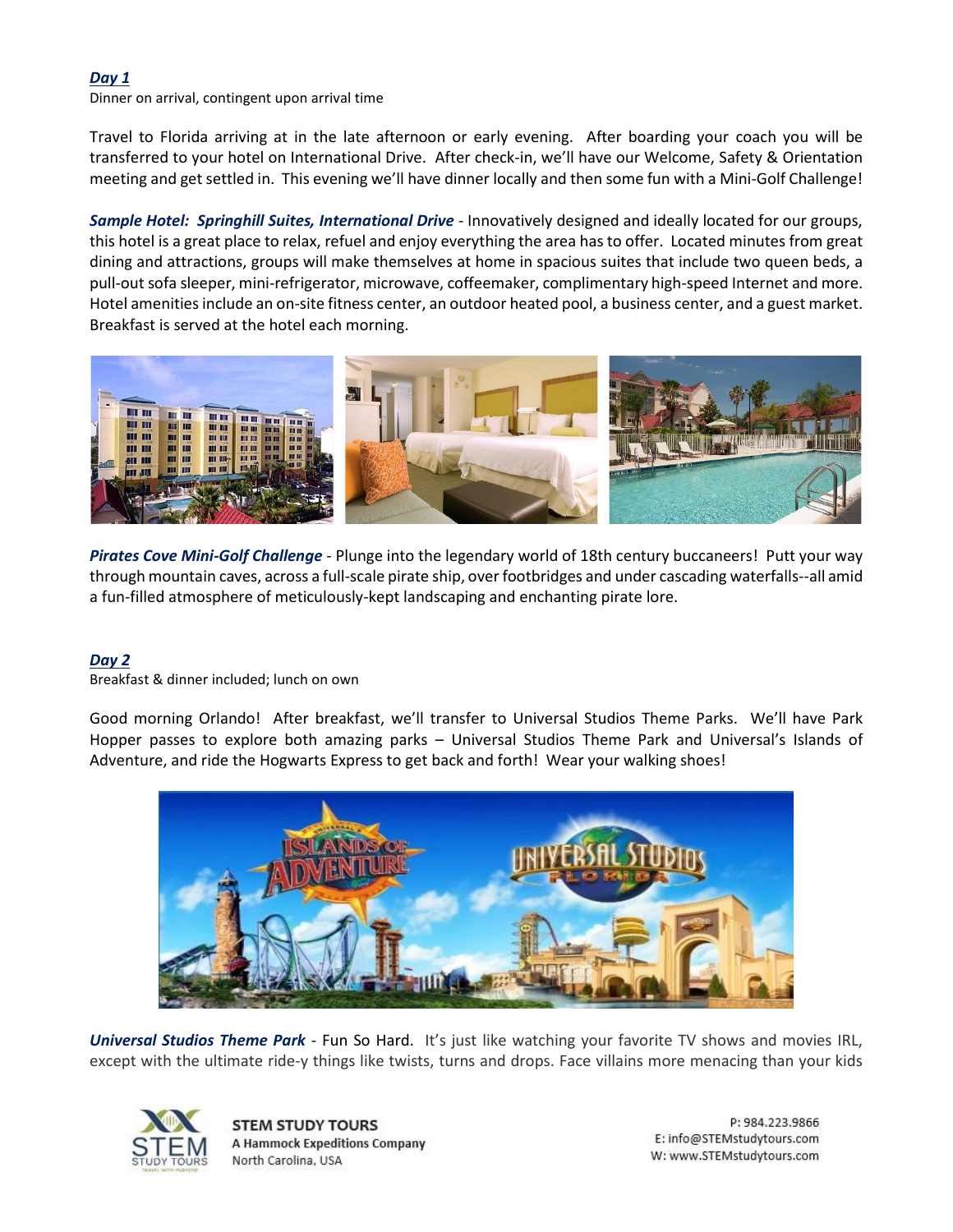pre-churros. Save the earth daily or even hourly. Oh and dragons, have we got dragons! And one of them even breathes real fire so that's cool (err hot). This is way beyond the movies.

*Islands of Adventure Theme Park* - Free Yourself to be Yourself. This is where it goes down. And up. And down again. To those who say "Yay adventure" we're here for you. Superheroes. Magical creatures. A school of witchcraft and wizardry. Even dinosaurs (turns out, not so extinct). Take a ride, multiple rides. Some will drench you. Some will just mess up your hair. Some will make your head spin (figuratively speaking). All of them will say: Every island is a new reality.

While here's we'll participate in two Master Classes with the Universal experts!

*Rip Ride Rockit – Roller Coaster Physics Master Class -* Students learn a heartpounding lesson in physics that teaches just what makes roller coasters like Hollywood Rip Ride Rockit so thrilling. In small groups, students use data they gathered to create a visual representation of the ride's transfer of energy for a more cohesive understanding of physics principles. **Program Objectives:** 1) Explain and apply understanding of potential and kinetic energy. 2) Apply knowledge of the Law of Conservation of Energy to analyze rollercoaster data.





*Transformers ROLL Out – Ride Design & Six Degrees of Freedom Master Class -* Students learn about the engineering principles of the Six Degrees of Freedom and apply that knowledge to a hands-on analysis of TRANSFORMERS: The Ride - 3D. Students then use their new skills to reconstruct the ride vehicle's motion sequences. **Program Objectives:** 1) Explain and model how the Six Degrees of Freedom are used in ride design and development. 2) Differentiate between translational and rotational movement.

Tonight, we'll have dinner at the parks before heading back to our hotel for rest and relaxation.

#### *Day 3*

Breakfast & dinner included; lunch on own

Rise and shine for a spectacular space day! Today we're heading to Cape Canaveral on Florida's eastern coast, home to NASA's Kennedy Space Center.

*NASA's Kennedy Space Center* - John Glenn, Neil Armstrong, Sally Ride and Jim Lovell are just a few names of the brave men and women that have launched into space from Kennedy Space Center, and now it's your turn to become a part of the space program. Your full day of exploration includes real space hardware, authentic attractions, inspiring exhibits and hands-on experiences. The incredible accomplishments of the Apollo moon program return to life in the amazing Apollo/Saturn V Center. In back-to-back IMAX® theatres, you'll feel the thrill of space exploration on five-story screens as you "float" right alongside NASA Astronauts. On guided tours into exclusive areas, you'll get a behind-the-scenes look at Kennedy Space Center's working space flight facilities. Strap in and experience interactive space flight simulators at the Astronaut Hall of Fame. Touch a real piece of Mars, see gigantic rockets, board the Space Shuttle Explorer and much more.





**STEM STUDY TOURS A Hammock Expeditions Company** North Carolina, USA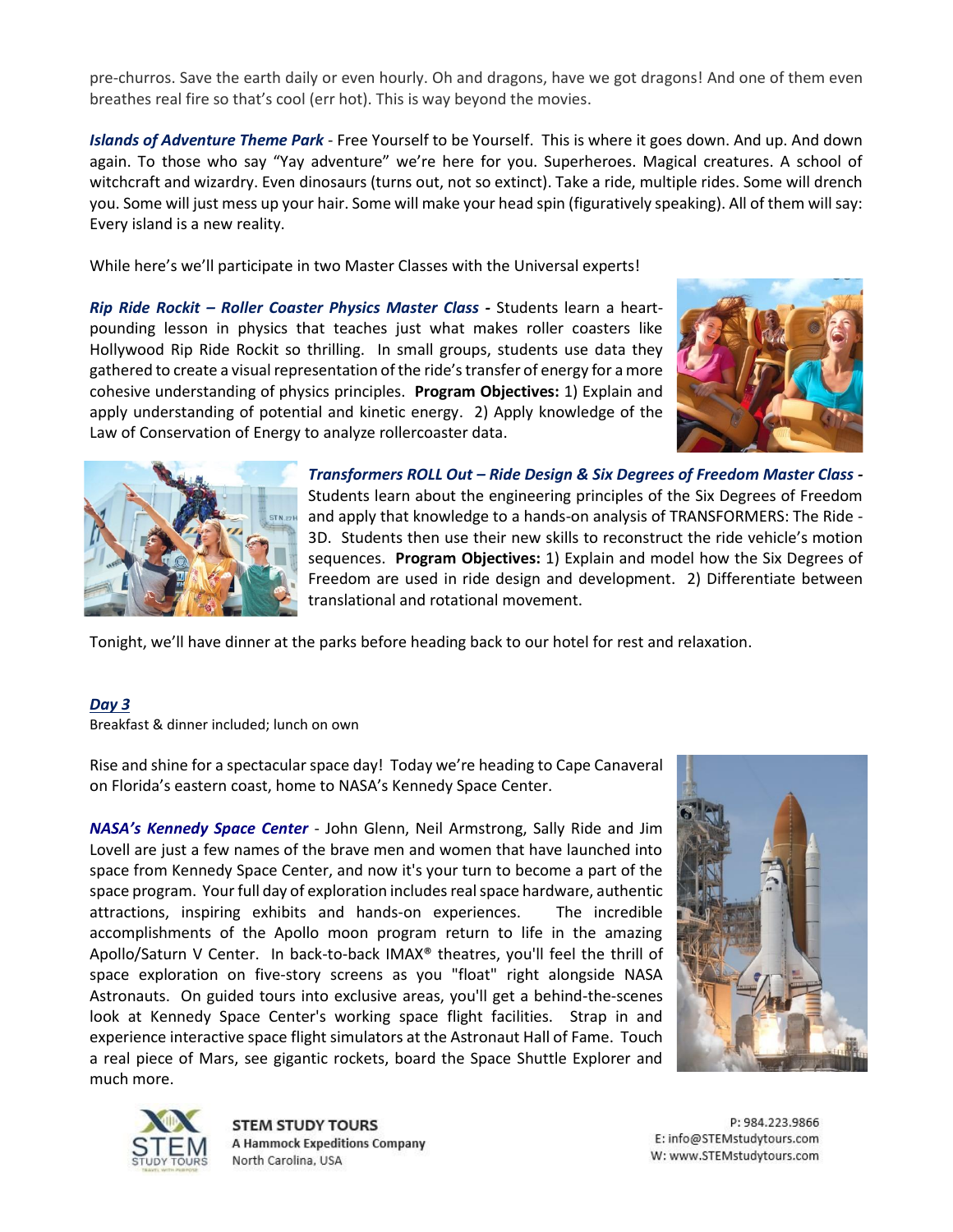Your exploration of Kennedy Space Center starts with one of their world-renowned tours, where you depart the Visitor Complex to see awesome NASA facilities, including the massive launch pads, gigantic Vehicle Assembly Building, and exploring the awe-inspiring Apollo/Saturn V Center. There is much to do at the Visitor Complex when you return, from live action theatrical shows like Mad Mission to Mars, to the inspiring Astronaut Encounter briefing with an actual NASA Astronaut - one of the few people on Earth who have been to space. View ten-story high rockets from all eras of space exploration in the Rocket Garden, walk through a full-size Space Shuttle mock-up, see IMAX space films on gigantic five-story screens, and see an actual Gemini program capsule on display in Early Space Exploration. **Added Option – Dine [with an Astronaut](https://www.kennedyspacecenter.com/blog/meet-an-astronaut)**. Ask us about availability and rates for your group.

**IMPORTANT TRANSPORTATION NOTE** – Please be aware that this day includes 10-hours of motorcoach time. As NASA is approximately a 1.5-hour drive from your hotel, the time reserved includes 3 hours of travel time plus 7-hours at NASA. If your school desires more time, we will be happy to book this for you but please be aware that motorcoach time is calculated hourly and you will be responsible for any additional fees incurred.

After our full day at Kennedy Space Center, we'll have dinner locally. It might be a great night for a walk, or even pool time!

#### *Day 4*

Breakfast, lunch & dinner included

Good morning Florida! Following breakfast, we'll head to the Orlando Science Center for a fabulous morning of lab work.

*The Orlando Science Center & Weather Baloon Engineering Master Class* - Truly one of the great activities in

Orlando! With four floors of exhibits, amazing giant screen movies and engaging live programming, this is a wonderful educational destination.

*Rise to the Challenge: Weather Balloon Engineering -* Become an aerospace engineer by experiencing the battle between gravity and buoyancy! By collecting data and calculating the opposing forces, teams create a balanced attachment that will suspend a model weather balloon in the atmosphere. Can your team rise to the challenge?



This afternoon we'll switch gears and head out to explore Wild Florida!

*Wild Florida Airboat Tours* - Located 45-minutes outside of Orlando, a visit into the northern Florida Everglades will be wild and fun! Experience a part of Florida that hasn't changed much from when early pioneers arrived in covered wagons in the 1800s. Climb aboard a U.S. Coast Guard certified airboat and catch a glimpse of alligators, eagles, turkeys, wild boars, roseate spoonbills, and other native creatures. Stroll through the Wildlife Park where you can see lemurs, sloths, zebras, and other animals native to South America, Africa, and Australia. Want to take a trip back in time to one of the first cattle operations in Central Florida? Hop aboard the Ranch Buggy Tour for a look at a working cattle operation that can trace its roots to the 1850s. Wild Florida is a feast for the eyes and the soul.



**STEM STUDY TOURS A Hammock Expeditions Company** North Carolina, USA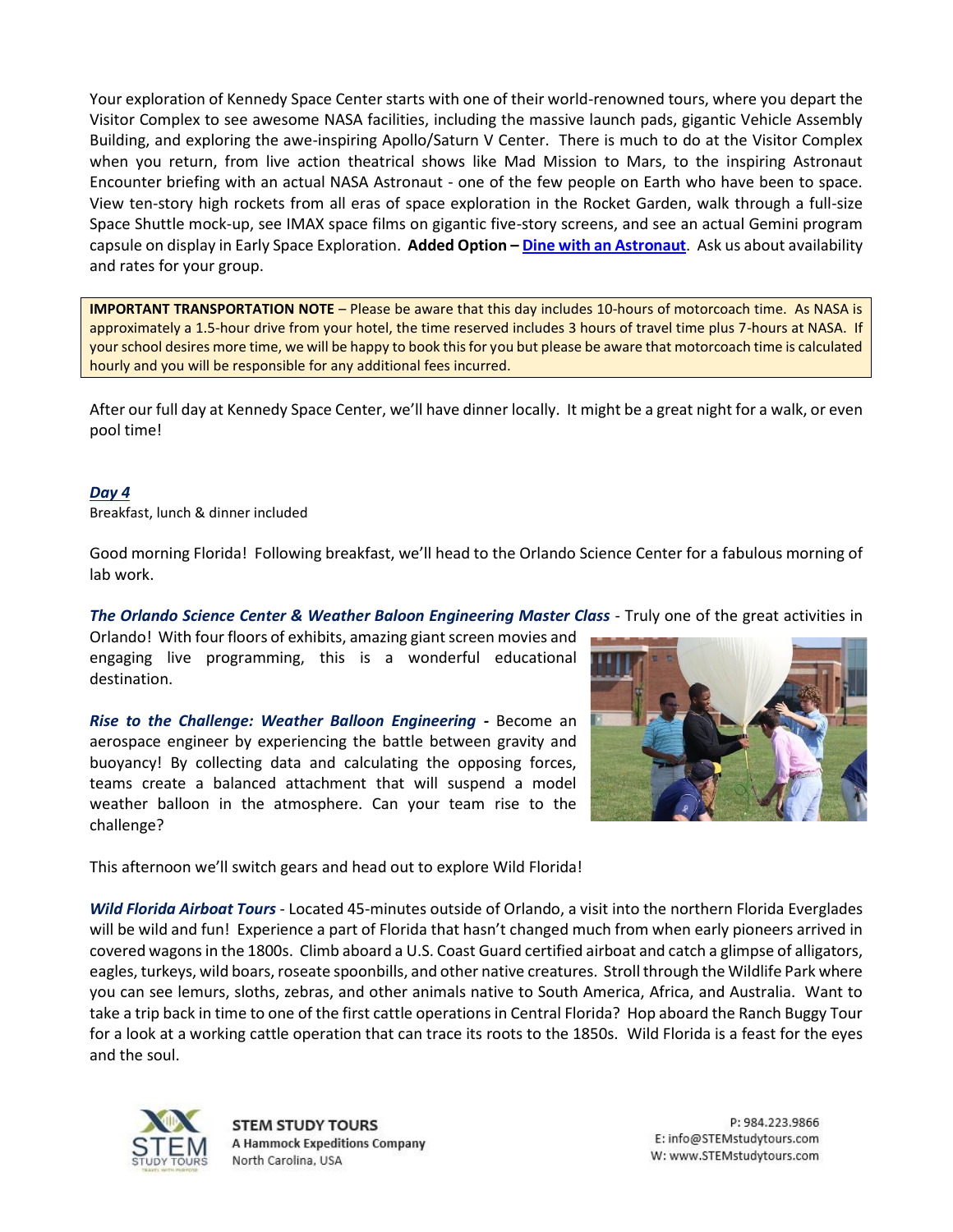

**Educational Components**: 1) Airboat Eco-Tour. Students will see a variety of animal and plant wildlife identified by airboat captains. Topics covered will include the Florida Ecosystem, native and invasive species, and interdependence attributes. 2) Alligator Presentation. Students will get an up-close look at alligators with an in-depth presentation of topics including lifecycle, diet, anatomy/physiology and behavioral aspects. 3) Wildlife Park. Students will be taken on a guided tour of the wildlife park with over 100 species of native and exotic animals including a walk through 'Hawk Swamp' to see what Florida looked like 1,000 years ago. Topics include the swamp ecosystem, endangered and threatened species, adaptations and characteristics of animals. Your package will include a 1-hour airboat tour, an alligator demonstration with photo, a BBQ lunch, a souvenir plus admission to the Wildlife Park; all with the master class educational elements as above.

Next, we're off for some physics flying!

*I-Fly Indoor Skydiving & Physics Master Class* - The STEM Master Class uses iFLY's unique vertical wind tunnel facility to make STEM exciting. Curriculum has been designed by STEM professionals and includes and an interactive presentation based on engineering and physics, a lab activity including parachute investigation, and full training for indoor skydiving by IBA certified flight instructors. Each student will fly one-on-one with an instructor for 1 minute in the tunnel. High flights, 'rides' to the top of the tunnel and extra rides are available at an additional charge.



This evening, we'll walk to WonderWorks for pizza and an evening of fun!

**WonderWorks & The Outta Control Magic Comedy Dinner Show** – Wonderworks is an amusement park for the mind, combining education and entertainment in over 100 hands-on exhibits for students of all ages. Students will feel the 65-mph hurricane force winds, be shaken by a 5.3 earthquake, play virtual sports, land the space shuttle, fly a fighter jet, lay on a bed of nails, design and ride their own roller coaster and even compete in a Laser Tag game in the world's largest Laser Tag Arena & Arcade.



**STEM STUDY TOURS A Hammock Expeditions Company** North Carolina, USA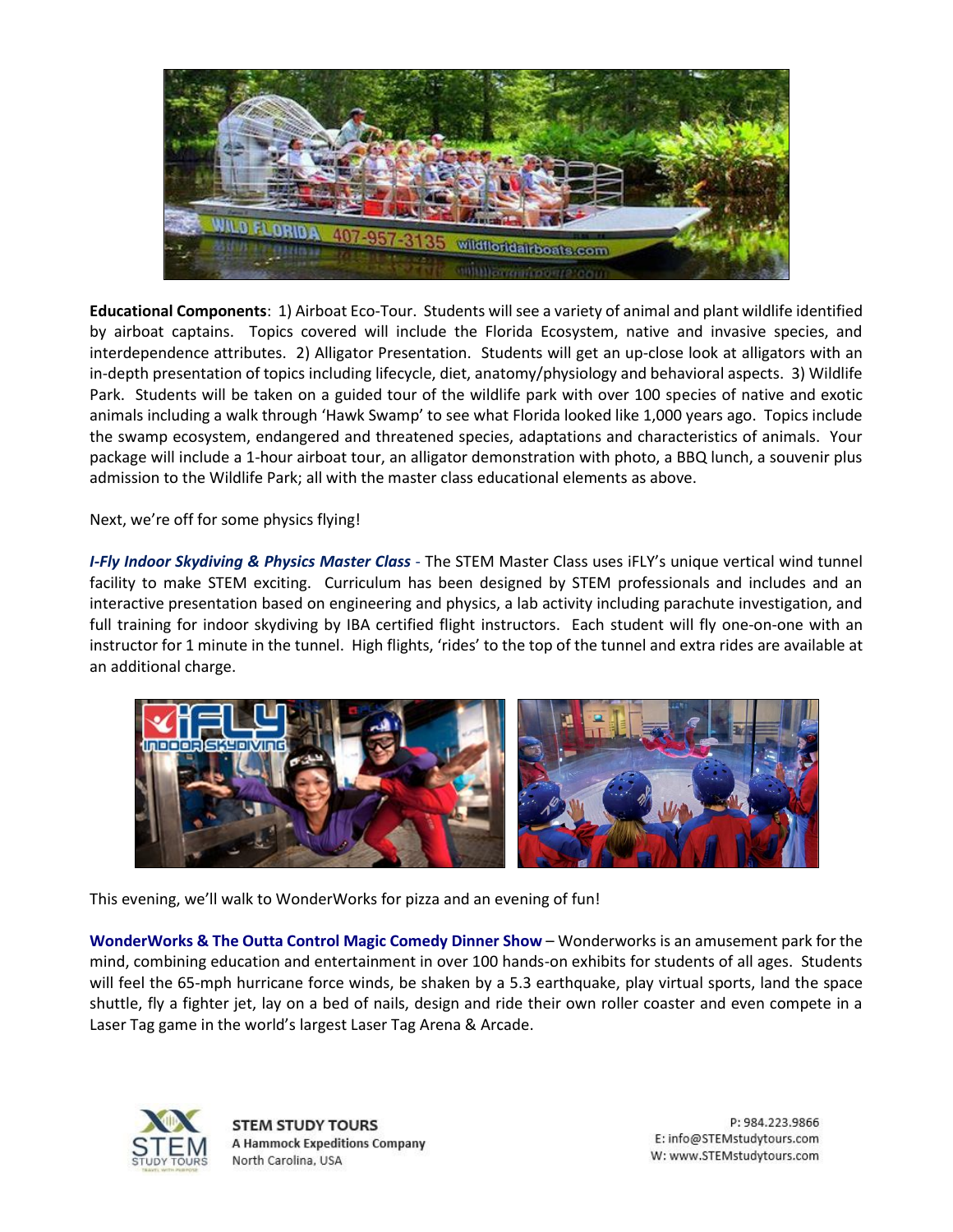

Guests will also experience the "Outta Control Comedy/Magic Dinner Show" combining high-energy comedy improvisation with fun "magic" to thoroughly entertain audiences of all ages. During the show, schools will enjoy unlimited hand-tossed pizza, popcorn and soft drinks.

# *Day 5*

Breakfast & dinner included; lunch on own



Rise and shine Florida! After breakfast in the hotel, we'll board our transportation and again travel to **Universal Studios Theme Parks**. Today we'll have a choice between various Master Class options (techers pick **ONE** option prior to travel), followed by a day of fun in the parks. Master Class Options include:

*Kongtrol Panel* - Bring students face-to-face with a sophisticated positioning system that controls an independently navigated ride vehicle through the rough, unpredictable terrain of Skull Island. By programming the ride vehicle commands to avoid collisions, students gain a hands-on understanding of how engineering principles translate into ride success.

*Behind the Adventure at Universal's Islands of Adventure* – Students will have the opportunity to discover the science involved in creating the world's most technologically advanced theme park. Behind-the-Adventure showcases the physics, technology, horticulture and general sciences that went into designing and building this state-of-the-art theme park.

*Special FX at Universal Studios Florida* – A special effects program to discover the secrets of making movie magic at Universal Studios. Through this interactive tour of Universal Studios, students will learn, hands-on, about the arts and sciences used to create some of the most spectacular special effects in motion picture history and what it took to recreate those effects in some of Universal Studios' most popular attractions.

*Our Weather: Planning for Nature* - Meet with and learn from Orlando's own Amy Sweezey. In this unique live presentation, you'll see what goes into understanding weather patterns and the impact they can have on theme park guests.

*Career Exploration & Preparation* - Before students can really focus on a career, they must first discover their natural strengths. This module provides self-assessment tools to define several areas of interest for students, then covers the entire process from application to interview and personal brand to work values.

*Leadership Skills & Personal Development* - Leaders have the ability to influence others within an organization. In this experience, students are asked to take a good look at their own spheres of influence and assess the impact they may



**STEM STUDY TOURS A Hammock Expeditions Company** North Carolina, USA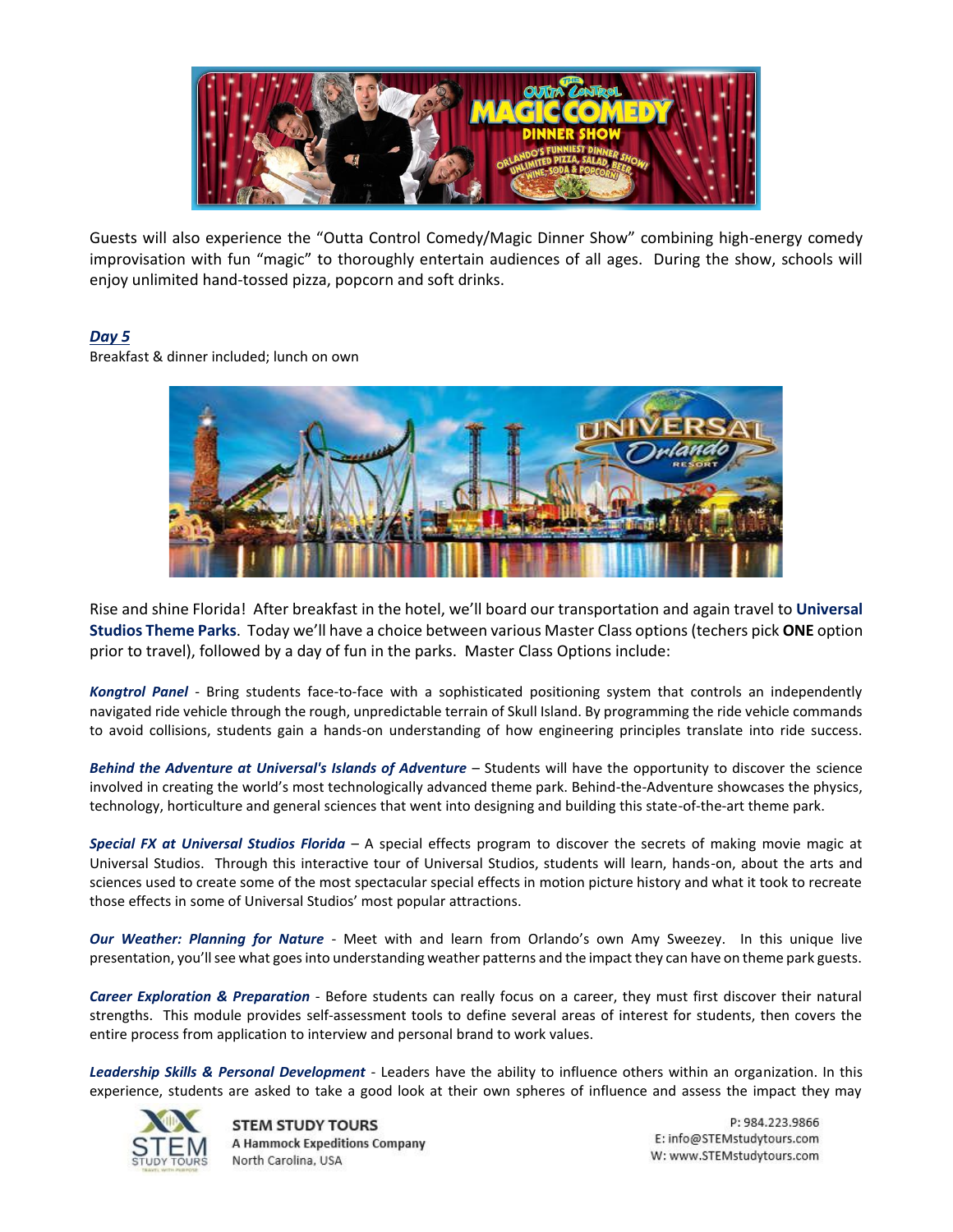potentially make on others. They are provided tools they can use to positively influence their school or work environment and improve their personal people skills.

Afterwards, we'll enjoy our farewell dinner in Orlando.

## *Day 6*

Breakfast included, based on departure times

Good morning Florida! It's time to pack up and head home! Following breakfast, we'll have the morning free then will start to say goodbye to Florida as we head off for our flight home; taking memories with us that will last forever!





**STEM STUDY TOURS A Hammock Expeditions Company** North Carolina, USA